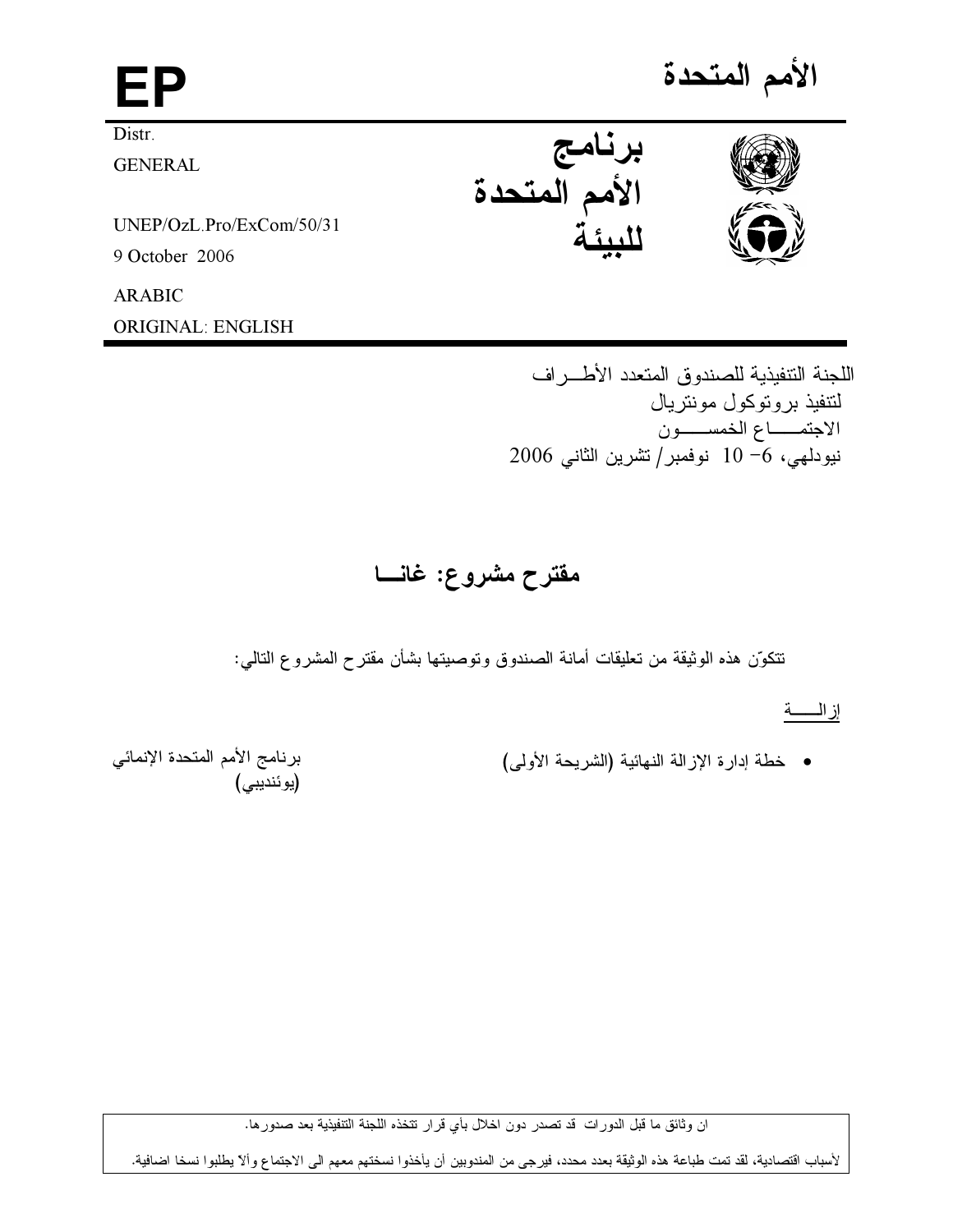# ورقة تقييم المشروع – مشروعات متعددة السنوات غانسا

الوكالة الثنائية / المنفذة

عنوان المشروع<br>خطة إدارة الإزالة النهائية (الشريحة الأولى)<br>عناوين المشاريع الفرعية

برنامج الأمم المتحدة الإنمائي (يوئنديبي)

| يوننديبي  | الته عده<br>صاحنه المصلحة<br>ونوزيع<br>العامه<br>الحمات<br>المعله ماا                 |
|-----------|---------------------------------------------------------------------------------------|
| يوئنديبي  | فيما يتعلق<br>الممار سات ک<br>بالتبريد                                                |
| يوئنديبي  | ك<br>الحمار                                                                           |
| بو ئنديبي | استعادة وتدوير قطاع نكييف المهواء المنتقل                                             |
| بو ئنديبي | إعادة تهيئة المبرد<br>المنز<br>التجاريه الصغيرة لاستعمال<br>رليه<br>مو اد             |
| بوندببي   | معدات تكييف هواء السيارات                                                             |
| يوئنديبي  | المالية للمستخدمين<br>، ا <b>لنهآئيين د</b> ان <sup>ي</sup><br>افز<br>الحو .          |
| يوئنديبي  | الخطة الوطنية لإزالة المواد المستنفدة ا<br>تىھا<br>. <del>للأوزون</del> وإدار ً<br>صد |

الوكالة الوطنية المنسقة :

وحدة الأوزون الوطنية، وكالة الحماية البيئية

أحدث البيانات المبلغ بها عن استهلاك الموادّ المستنفدة للأوزون المعالجة في المشروع

ألف : بيانات المادّة 7 (أطنان من قدرات استنفاد الأوزون (ODP)، 2005، في سبتمبر/أيلول 2006)  $17,5$ 

باء : بيانات البرنامج القطري القطاعية (أطنان قدرات استنفاد الأوزون، 2005، في سبتمبر/أيلول 2006)

| ً مادّة تبخير | عامل تصنيع | مديبات | مستنفدة<br>مه اد | خدمة تبريد | رغاوى | ایروصو لات | موات مستنفدة للاوزون     |
|---------------|------------|--------|------------------|------------|-------|------------|--------------------------|
|               |            |        |                  | 11.J       |       |            | $12$ ر و فلو ر و کر يو ن |

استهلاك موادّ كلوروفلوروكربون الذي ما زال مؤهلاً للتمويل (أطنان من قدرات استنفاد الأوزون)

خطة أعمال السنة الجارية : النمويل الإجمالي : 000 185 دولار أمريكي: الإزالة الإجمالية 5٫0 أطنان ODP

| المجموع | 2010                                                        | 2009                    | 2008                    | 2007    | 2006    | بيانات المشروع                                                            |  |  |
|---------|-------------------------------------------------------------|-------------------------|-------------------------|---------|---------|---------------------------------------------------------------------------|--|--|
|         | $\theta$                                                    | 5,34                    | 5,34                    | 5,34    | 17,8    | حدود بروتوكول مونتريال<br><u> کلوروفلوروکربون</u>                         |  |  |
|         |                                                             |                         |                         |         |         |                                                                           |  |  |
|         | 0                                                           | 5,34                    | 5,34                    | 5,34    | 17,5    | (مقدرة بأطنان<br>معامل استنفاد<br>حدّ الاستهلاك السنوى                    |  |  |
|         |                                                             |                         |                         |         |         |                                                                           |  |  |
|         |                                                             |                         |                         |         |         | الإزالة السنوية من المشاريع الجارية<br>الأوزون)                           |  |  |
|         |                                                             |                         |                         |         |         | الإزالة السنوية الجديدة التي يتم تناولها                                  |  |  |
|         |                                                             |                         |                         |         |         | الإزالة السنوية غير الممولة                                               |  |  |
|         |                                                             |                         |                         |         |         | المواد المستنفدة للأوزون الذى تتوجب<br>استهلاك<br>مجموع                   |  |  |
|         |                                                             |                         |                         |         |         | إزالته                                                                    |  |  |
|         |                                                             |                         |                         |         |         | المستنفدة للأوزون الذي يتوجّب<br>المو <sup>ا</sup> لہ<br>استهلاك<br>مجموع |  |  |
|         |                                                             |                         |                         |         |         | إدخاله تدريجيا (موادّ هيدروكلوروفلوروكربونية)                             |  |  |
|         |                                                             |                         |                         |         |         | تكلفة المشروع كما قدّمت اصلا<br>(دو لار امریکی                            |  |  |
|         |                                                             |                         |                         |         |         | تكاليف المشروع النهائية (دولار آمريكي):                                   |  |  |
| 344 894 | $\overline{0}$                                              | $\overline{0}$          | $\theta$                | 140 500 | 204 394 | تمويل لليوئنديبي                                                          |  |  |
| 344 894 | $\bf{0}$                                                    | $\bf{0}$                | $\bf{0}$                | 140 500 | 204 394 | التَمُويل الإجمالَى للمشروع                                               |  |  |
|         |                                                             |                         |                         |         |         | تكاليف دعم نهائيه<br>(دو لار امریکی)                                      |  |  |
| 25 868  | $\boldsymbol{0}$                                            | $\theta$                | $\theta$                | 10 538  | 15 330  | تكلفة دعم ليوئندييي<br>مجموع تكاليف الدعم                                 |  |  |
| 25 868  | $\bf{0}$                                                    | $\overline{\mathbf{0}}$ | $\overline{\mathbf{0}}$ | 10 538  | 15 330  |                                                                           |  |  |
| 370 762 | $\boldsymbol{0}$                                            | $\bf{0}$                | $\bf{0}$                | 151 038 | 219 724 | التكلفة<br>الإجمالية للصندوق<br>الاطراف<br>المتعدد<br>(دو لار             |  |  |
|         |                                                             |                         |                         |         |         | أمريكي)                                                                   |  |  |
|         |                                                             |                         |                         |         |         | الحدوى النهائية لنكاليف المشروع (دولار أمريكي/كغ)                         |  |  |
|         | .<br>الجماعة والمستحيل والمتناول والمتحدث والمحافظ والمناسب |                         |                         |         |         |                                                                           |  |  |

**طلب التمويل :** الموافقة على تمويل الشريحة الأولى (2006) كما هو مبيّن أعلاه.

| . .<br>$\sim$ | ___<br>- - |
|---------------|------------|
|               |            |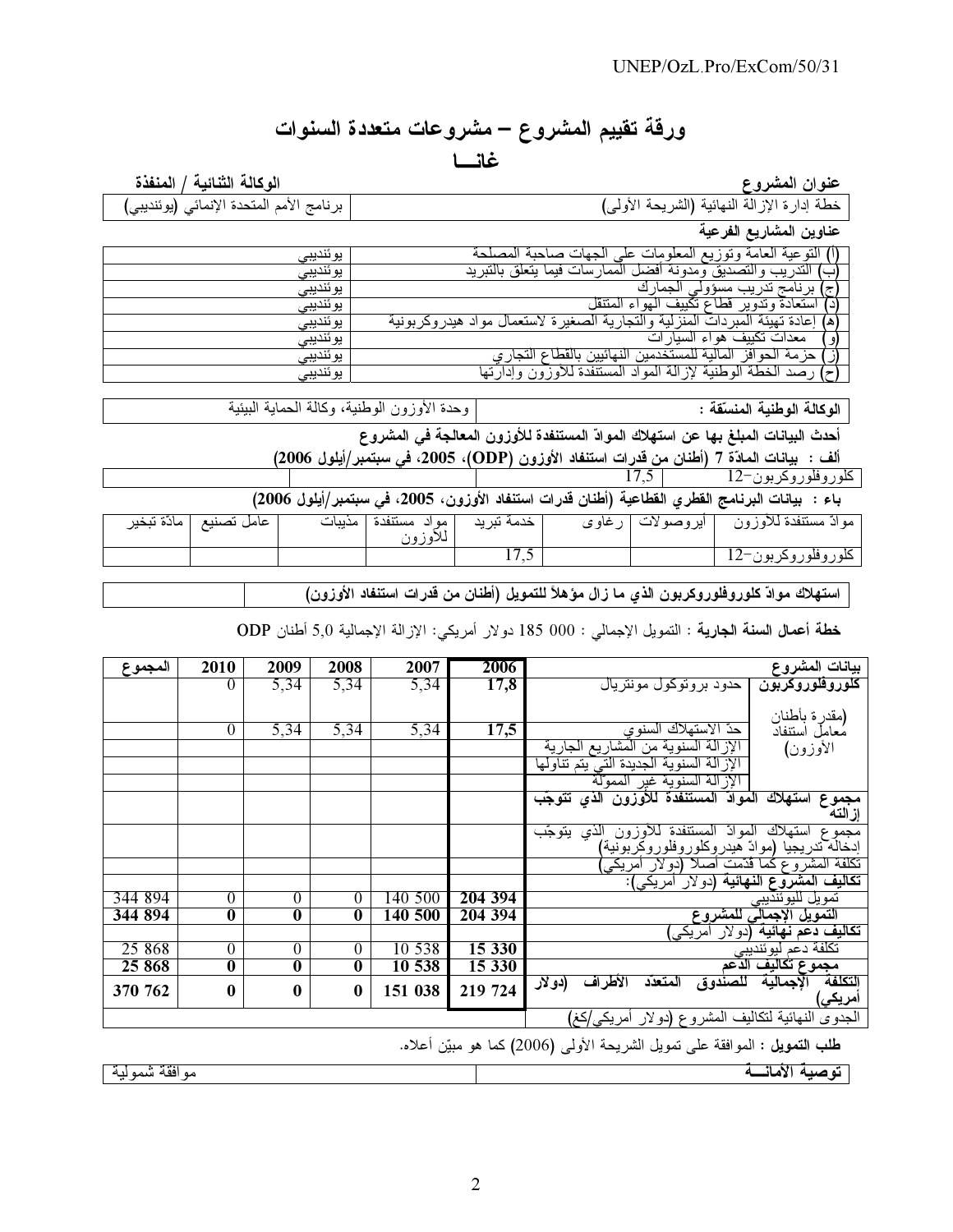## وصف المشروع

1. بالنيابة عن حكومة غانا، قدّم برنامج الأمم المتحدة الإنمائي (يوئنديبي) خطة إدار ة للإزالة النهائية لتنظر فيها اللجنة التنفيذية في اجتماعها الخمسين. وتبلغ التكلفة الإجمالية لخطة إدارة الإزالة النهائية لغانا 894 344 دولاراً أمريكياً، بالإضافة إلى تكاليف دعم الوكالة البالغة 868 25 دولاراً أمريكياً. ويقترح المشروع الإزالة الكاملة لموادّ الكلوروفلوروكربون مع نهاية العام 2009. وخط أساس الامتثال لموادّ الكلوروفلوروكربون هو 35,6 طناً من معامل استنفاد الأوزون.

#### خلفيـــــــــة

2. قبل موافقة اللجنة التنفيذية في اجتماعها الثاني والثلاثين على مشروع إدارة غازات التبريد لغانا، كانت حكومة غانا قد نفذت ثلاثة مشروعات في قطاع التبريد، تبلغ قيمتها 500 458 دولار أمريكي. ورغم النجاح في تنفيذ تلك المشروعات، لم تكن كافية لمساعدة جميع العاملين التقنيين في مجال خدمة التبريد بهذا البلد، خاصـة من يعملون منهم بالقطاع غير النظامي. ومن ثم وافقت اللجنة التنفيذية في اجتماعها الثاني والثلاثين على مشروع إدارة غازات التبريد لغانا (UNEP/OzL.Pro/ExCom/32/30/Ghana) وخصّصت مبلغ 163 375 دولاراً أمر يكياً (ما عدا تكاليف دعم الوكالة) لتنفيذه.

#### السياسة العامة والتشريعات

3. يوجد ترخيص باستيراد المواد المستنفدة للأوزون منذ عام 1994، ولكن لم تطبق أي حصص دقيقة للاستيراد. وفي يونيه/حزيران 2005، سنّت الحكومة بعض أنظمة محددة لهذه المواد تشمل، في جملة أمور، فرض قيود على الاستيراد/التصدير ، والمبيعات والمشتروات من المواد المستنفدة للأوزون والإبلاغ الإلزامي عن الواردات والصادرات و/أو المبيعات من هذه المواد؛ وفرض حظر على معدات التبريد التي تعتمد على المواد الكلوروفلوروكربونية؛ وحوافز/عقوبات ضريبية على غازات التبريد المستخدم فيها مواد مستنفدة للأوزون أو مواد غير مستنفدة للأوزون؛ ومقاضاة المخالفين.

#### قطاع خدمة التبريد

4. الاستهلاك الحالي من الموادّ المستنفدة للأوزون في غانا يتألف بصفة رئيسية من مادة الكلوروفوروكربون-12 المستعملة لخدمة الثلاجات المنزلية، وأنظمة التبريد النجاري/الصناعي، ووحدات أجهزة التبريد المتحركة والمركبات المبردة، والسفن البحرية وسفن الصيد. ويقوم بإصلاح نظم التبريد 000 7 تقني نقريبًا. والأسعار الحالية لكيلوغرام غازات النبريد هي : 10,00 دولارات أمريكية لـــ الكلوروفلوروكربون–12، و3,60 دولارا أمريكيا للهيدروكلوروفلوروكربون-22، و46,00 دولار أمريكي لللهيدروفلوروكربون-134 أ، وR-404a (وهو بديل لغار القبريد R-404a) و هو بديل الغاز القبريد R-502 خالٍ تماما من معامل استنفاد الأوزون) وغاز النتبريد R-407c (وهو بديل عن الهيدروكلوروفلوروكربون–22)، و21,60 دولاراً أمريكياً لغاز التبريد 507-R (وهو بديل طويل الأجل لغاز التبريد R-502 أو للكلوروفلوروكربون–502) و4,00 دولارات . R406a أمر بكبة لغاز النير بد

هنالك نظام ترخيص للموادّ المستنفدة للأوزون قيد التشغيل في غانا منذ مارس/آذار 2006. ويحظر .5 مرسوم وزاري أصدرته الحكومة استيراد المعدّات المعتمدة على الموادّ المستنفدة للأوزون، ويرسى نظاماً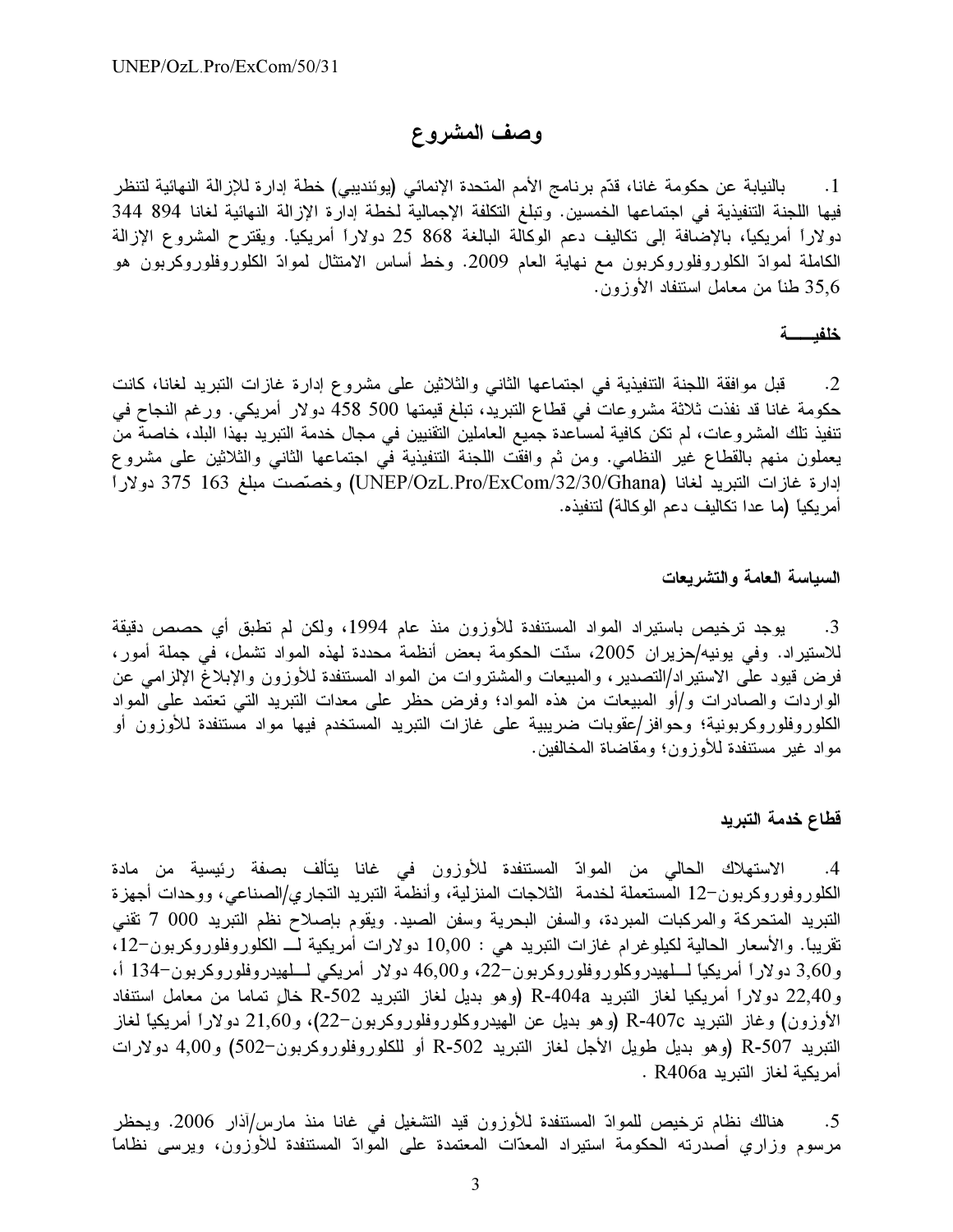لمصص الواردات من موادّ الكلوروفلوروكربون. وتضع الحكومة أيضاً حالياً مشروع قانون لتنفيذ التزامات غانا بموجب اتفاقية فيينا وبروتوكول مونتريال.

النتائج التي تحقّقت حتى الآن

نظرت اللجنة التنفيذية في اجتماعها الحادي والأربعين في تقرير مجمع بشأن تقييم خطط إدارة غازات  $.6$ التبريد في عدة دول منخفضة في حجم الاستهلاك (UNEP/Ozl.Pro/Excom/41/7)، شمل در اسة حالة لخطة إدار ة غاز ات التبريد في غانا. والخلاصة أنه من خلال تنفيذ هذه الخطة:

- تم خفض استهلاك الكلوروفلوروكربون من 35٫57 طنأ من معامل استنفاد الأوزون في عام  $\left($ <sup>i</sup>) 2001 إلى 17,50 طناً من معامل استنفاد الأوزون في عام 2005؛
- تم تحويل أربعة عشر مرفقًا للتخزين البارد تعتمد على الكلوروفلوروكربون إلى غازات تبريد لا (ب) تعتمد على الكلوروفلوروكربون مع إزالة ما يعادل 3٫1 طناً من معامل استنفاد الأوزون من المواد الكلوروفلوروكربونية؛ وسيتم تحويل ثلاثة مرافق إضافية بحلول نهاية عام 2006 بإزالة كمية إضافية قدرها 0٫64 طناً من معامل استنفاد الأوزون من المواد الكلوروفلوروكربونية؛
- أقيمت حلقة عمل تدريبية على تكييف الهواء المتحرك لعدد مختار من التقنيين القائمين  $(\tau)$ بالإصلاحات والصيانة والتركيب لنظم تكييف الهواء المتحركة وأنشئت شبكة مكونة من 16 وحدة لاستعادة/إعادة تدوير أجهزة تكييف الهواء المتحركة. وحتى الآن تمت استعادة 8,8 أطنان كلوروفلوروكربون 12 وإعادة تدويرها؛ و
- جرى تنظيم برنامج تدريبي من مرحلتين لمسؤولي الجمارك وتم تدريب عدد مجموعه 188  $(\lceil \cdot \rceil)$ موظفاً على مراقبة ورصّد المواد المستنفدة للأوزون ومعدات التبريد المعتمدة على الكلوروفلوروكربون. وجرى توزيع أحد عشر مجموعة لتحديد المواد المستنفدة للأوزون على مسؤولي الجمارك.

#### أنشطة مقترحة في خطة إدارة الإزالة النهائية

تتضمَّن خطة إدارة الإزالة النهائية لغانا مشروعات فرعية نشمل: برنامجا إضافيا للتدريب ومنح  $.7$ الشهادات لعدد يبلغ 000 6 من الفنيين المشتغلين بالتبريد وإعداد مدونة للممارسات الجيدة؛ وبرنامج إضافي للتدريب لمسؤولى الجمارك؛ وإعادة تهيئة نظم التبريد وتوفير وحدات إضافية لاستعادة أجهزة تكييف الهواء المتحركة وإعادة تدويرها؛ وتقديم التوعية العامة وتوزيع المعلومات على أصحاب المصلحة؛ وإنشاء وحدة الرصد والتقييم. وقد ڤُدَّمت خطَّة عمل مفصَّلة لمعام 2007 مع مقترح خطَّة إدارة الإزالة النهائية.

تعتزم حكومة غانا إتمام إزالة مواد الكلوروفلوروكربون بحلول 1 يناير/كانون الثاني 2010، بمقتضى .8 أحكام بر و تو كو ل مو نتر يال .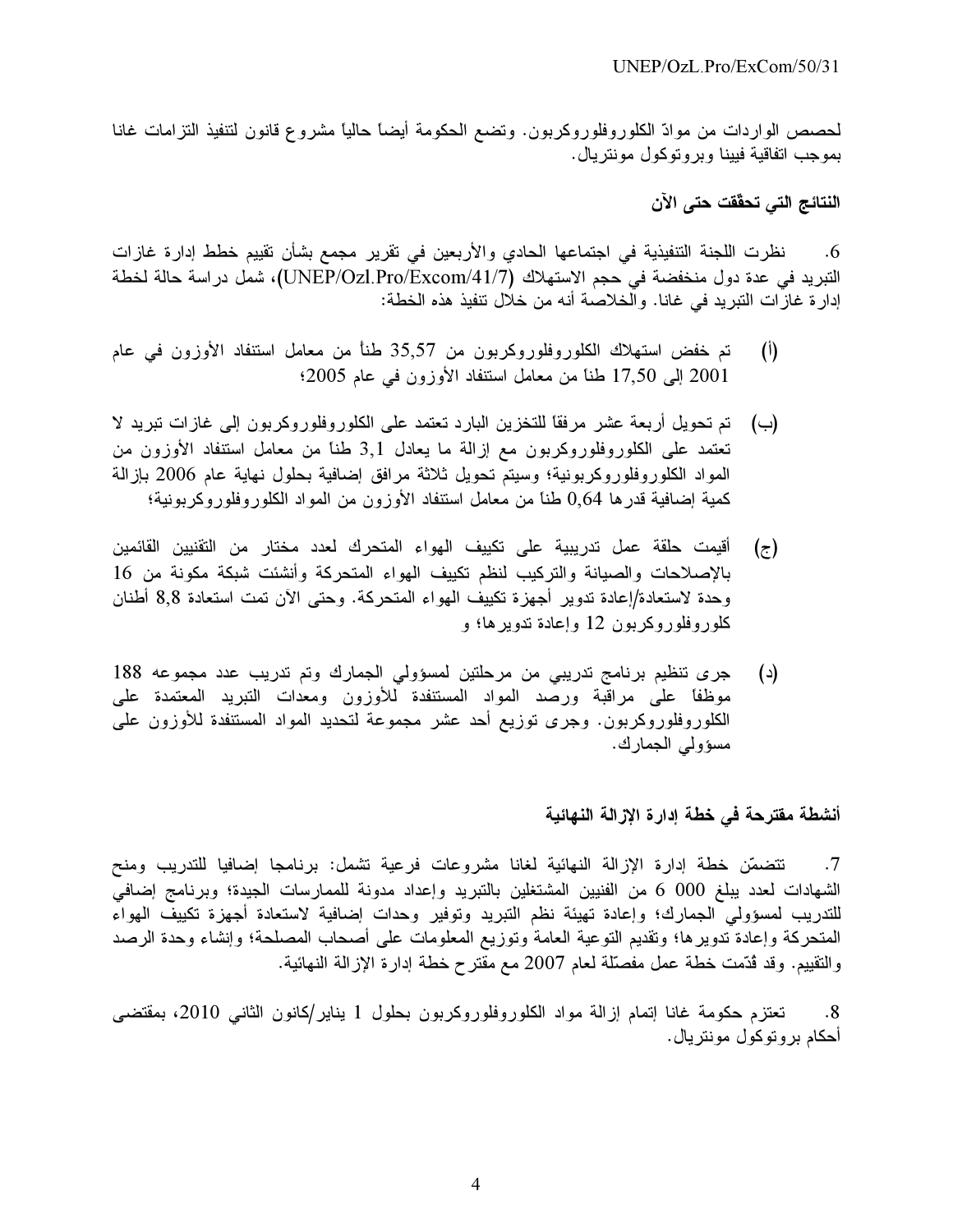## تعليقات الأمانة وتوصيتها

#### التعليقسات

9. في عام 2005، أبلغت حكومة غانا عن إجمالي استهلاك للكلوروفلوروكربون قدره 17٫5 طنا من معامل استهلاك الأوزون بموجب المادة 7 من بروتوكول مونتريال، وكان ذلك يقل بمقدار 0,405 طناً من معامل استنفاد الأوزون عن المستوى المسموح به للاستهلاك في العام المذكور (أي 17٫905 طناً من قدرات استنفاد الأوزون). وبناء على طلب من الأمانة، أشار اليوئنديبي إلى أن حكومة غانا سوف نفي بالمستوى المسموح به من استهلاك الكلوروفلوروكربون في عام 2007 بسبب النجاح في نتفيذ نظام حصص الكلوروفلوروكربون وإقامة أليات المر اقبة.

في أثناء مراجعة خطة إدارة الإزالة النهائية في غانا أبلغت الأمانة بأن أي حصول على معدّات استرداد  $\overline{\phantom{0}}$  . 10 وإعادة تدوير أو أدوات خدمة لتقنيّى التبريد، وكذلك أي عملية لإعادة تهيئة أنظمة التبريد، سوف تستند إلى التوصيات الناشئة عن عمليات التقييم التي أجريت كجزء من عمليات الرصد والتقييم بغرض إدماجها في برامج عمل سنوية لاحقة.

11. أعربت الأمانة عن تخوّفها من أن يستخدم معظم التمويل المتاح لأنشطة استعادة/إعادة تدوير وإعادة تهيئة إضافية، مع وجود كميات محدودة جداً من مواد الكلوروفلوروكربون للإزالة. وفي ضوء المتطلبات الواردة بالمقررين 100/41 و 6/49، اقترحت الأمانة أن يدرس اليوئنديبي مز ايا استخدام معظم الموارد المتاحة في إطار خطة إدار ة الإزالة النهائية لتوفير أدوات الخدمة الأساسية للفنيين المشتغلين بالتبريد؛ وأن يعدّ إجراء يعطى الأفضلية لاستيراد قصير الأمد لمواد غير كلوروفلوروكربونية؛ وشراء عدد محدود جدا من وحدات استعادة وإعادة تدوير غازات تبريد متعددة بصفة سنوية، وتقييم إعادة تهيئة نظم التبريد المعتمدة على المواد الكلوروفلوروكربونية بحيث تعتمد على غازات تبريد بديلة وذلك حسب كل حالة على حدة.

12. أوضح اليوئنديبي أن حكومة غانا تعتزم تنفيذ برنامج لإعادة تهيئة المبردات المنزلية باستعمال غازات التبريد المهيدروكربونية وإعادة تهيئة نظم تكييف الهواء المتحركة المعتمدة على الكلوروفلوروكربون لتعمل بالهيدروفلوروكربون-134a، الذي يمكن استعادته وإعادة تدويره لدى خدمة الوحدات. وبالنظر إلى أن حصة الاستيراد من الكلوروفلوروكربون-12 لعام 2007 ستكون حوالى 5 أطنان، ثمة حاجة ماسة إلى شراء جميع معدات استعادة غازات التبريد المتعددة وتشغيلها بأسرع ما يمكن. وفي ظل هذه الظروف، يرى اليوئنديبي أن تبقى الأنشطة المقتر حة في خطة إدار ة الإز الة النهائية كما هي مقدمة في المقتر ح.

#### اتّفاق

13. قدّمت حكومة غانا مشروع اتّفاق بين الحكومة واللجنة التنفيذية مع شروط إزالة موادّ الكلوروفلوروكربون إزالة كاملة في غانا ، وهو وارد في مرفق هذه الوثيقة.

### التوصبية

توصـي الأمانة بموافقـــة شموليـــة على خطة إدارة الإزالة النهائية لغانـا. وقد ترغب اللجنة التنفيذية في  $\overline{14}$ أن :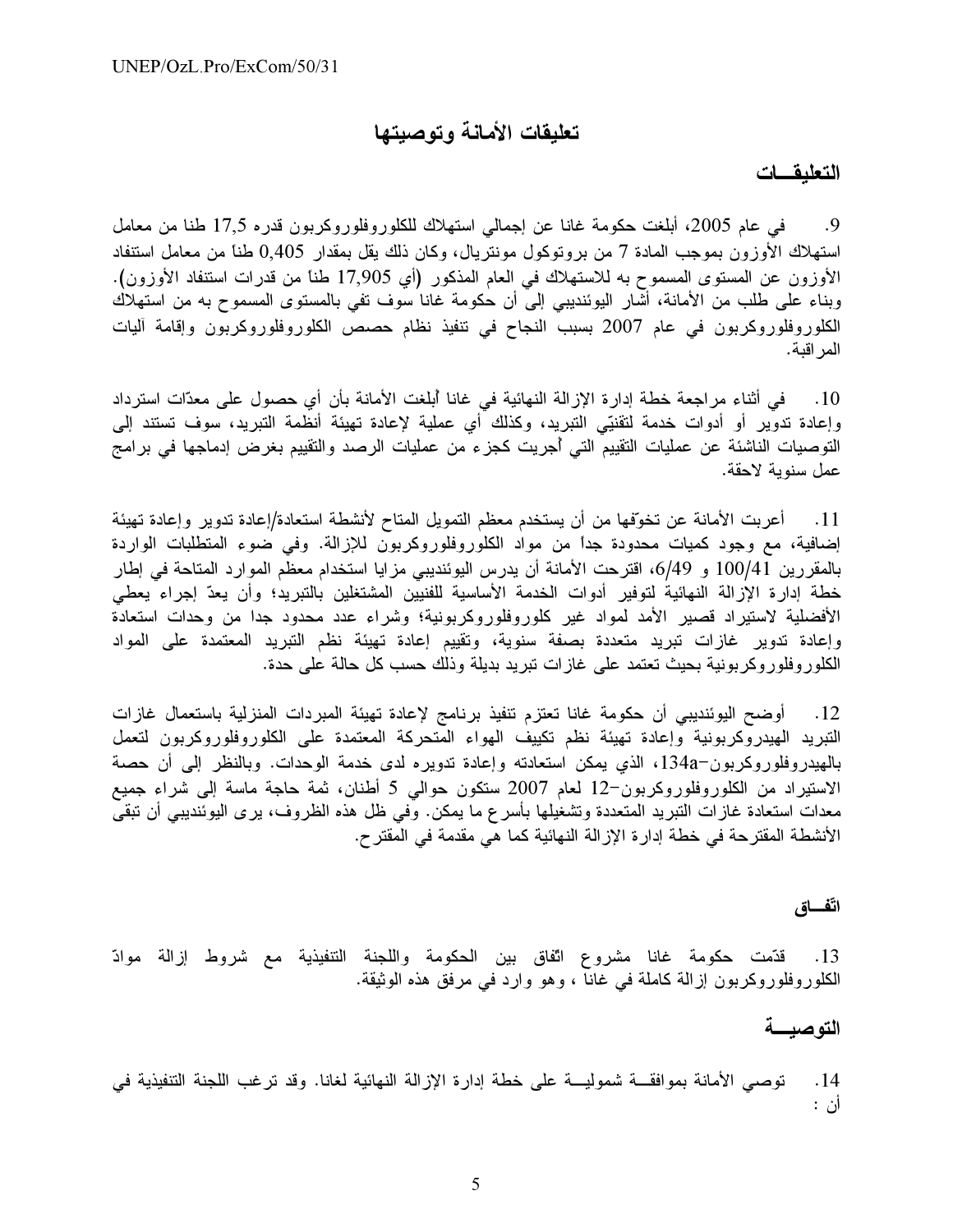- (أ) توافق من حيث المبدأ على خطة إدارة الإزالة النهائية لغانا، بمبلغ 894 344 دولاراً أمريكياً، ز الد تكاليف دعم الوكالة البالغة 868 25 دولاراً أمريكياً ليوئنديبي؟
- (ب) توافق على مشروع الاتفاق بين حكومة غانا واللجنة التنفيذية من أجل تنفيذ خطة الإزالة الوطنية على النحو الوارد في المرفق الأول بهذه الوثيقة ؛
- ج) تحث اليوئنديبي على أن المراعاة الكاملة لمتطلبات المقررين 100/41 و 6/49 خلال نتفيذ خطة إدار ة الإز الة الَّنهائية؛ و
	- (د) توافق على الشريحة الأولى للخطة بمستويات التمويل المبيّنة في الجدول أدناه :

| الوكالة المنفذة | تكلفة الدعم<br>(دو لار أمريكي) | تمويل المشروع<br>(دو لار أمريكي) | عنوان المشروع                               |  |
|-----------------|--------------------------------|----------------------------------|---------------------------------------------|--|
| ا بوئنديبي      | 15 330                         | 204 394                          | خطة إدارة الإزالة النهائية (الشريحة الأولى) |  |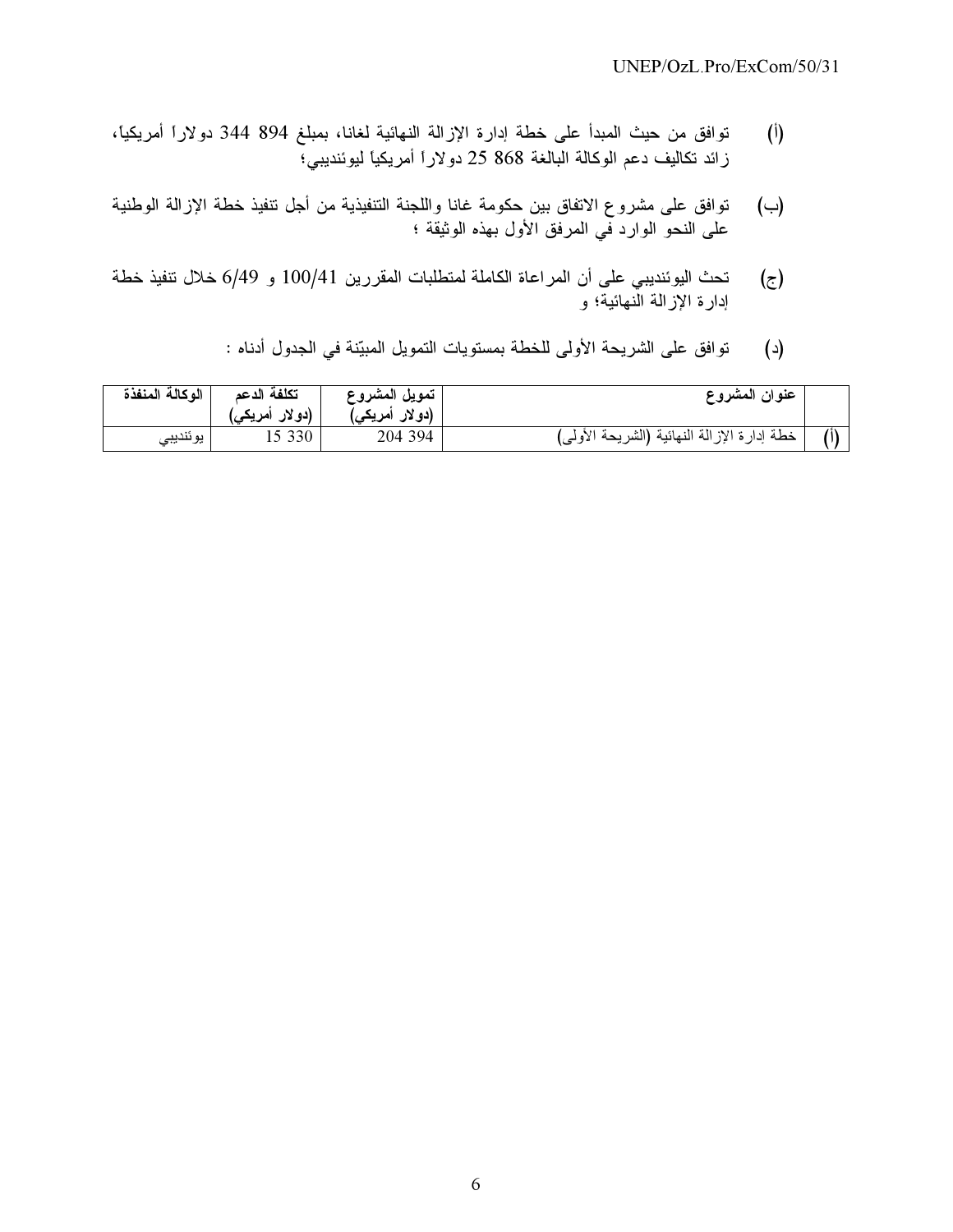#### المرفق الأول

مشروع اتّفاق بين غانـا واللجنة التنفيذية للصندوق متعدد الأطراف بشأن خطة إدارة الإزالة النهائية

يمثِّل هذه الاتفاق التفاهم بين غانا ("البلد") واللجنة التنفيذية بالنسبة للإزالة الكاملة للاستعمال المراقب  $\cdot \cdot 1$ للموادّ المستنفدة للأوزون المحدّدة في التذييل 1– ألف ("الموادّ") قبل حلول أول يناير/كانون الثانـي 2010 بمقتضـي الجداول الزمنية للبروتوكول.

يوافق البلد على الالتزام بحدود الاستهلاك السنوي للموادّ في المرفق ألف (المجموعة الأولى) لبروتوكول  $\cdot$ .2 مونتريال كما حُدّدت في الصف الثاني من التذييل 2– ألف ("الأهداف والتمويل") في هذا الاتفاق . ويقبل البلد بأنّه، مع قبوله هذا الاتفاق وأداء اللجنة التنفيذية تعهّداتها بالتمويل المحدّدة في الفقرة 3، يفقد الحق في طلب أو تلقى مزيد من التمويل من الصندوق المتعدّد الأطراف بالنسبة "للمواد" على النحو المبيّن في وثيقة خطة إدارة الاز الة النهائية.

ر هنا بامتثال البلد لالتزاماته المحددة في هذا الاتفاق، تقبل اللجنة التنفيذية، من حيــث المبدأ، توفير  $\cdot$ 3 التمويل المحدّد في الصف 3 من التذييل 2– ألف ("التمويل") للبلد. وستوقر اللجنة التنفيذية مبدئياً هذا التمويل في اجتماعات اللجنة التنفيذية المحدّدة في التذييل 3– ألف ("الجدول الزمني للموافقة على التمويل").

على البلد أن يلتزم بحدود الاستهلاك لكلِّ مادَّة من المواد كما هو مبيِّن في التذييل 2– ألف . وسوف يقبل  $.4$ أيضاً بتحقِّق مستقلٍّ من الوكالة المنقذة ذات الصلة عن تحقيق حدود الاستهلاك هذه ، على النحو المبيّن في الفقر ة 9 من هذا الاتفاق.

إن اللجنة التنفيذية ستمتنع عن تقديم التمويل وفقًا للجدول الزمني للموافقة على التمويل، ما لم يف البلد  $.5$ بالشروط التالية ، قبل ثلاثين يومًا على الأقل من اجتماع اللجنة التنفيذية الملائم على النحو المبيّن في الجدول الزمني للموافقة على التمويل :

- أن يكون البلد قد حقق الأهداف للسنة المعنيّة؛  $\binom{1}{1}$
- أن تحقيق هذه الأهداف سيخضع لتحقق مستقل، إذا طلبت اللجنة التنفيذية ذلك بمقتضى الفقر ة (د)  $(\rightarrow)$ من المقرر 54/45؛
- أن يكون البلد قد أنجز فعلياً كاقة الخطوات العملية المحدّدة في برنامج التنفيذ السنوى الأخير ؛ و  $(\tau)$
- أن يكون البلد قدَّم برنامج نتفيذ سنوي وفقًا لشكل النذييل 4– ألف (برامج النتفيذ السنوية) بالنسبة  $(\text{c})$ للسنة التي طُلب التمويل من أجلها وأن يكون قد حصل على إقرار اللجنة التنفيذية لهذا البرنامج.

سوف يضمن البلد إجراء رصد دقيق لأنشطته بمقتضى هذا الاتفاق. والمؤسَّسات المحدَّدة في التذييــل  $.6$ 5– ألف ("مؤسَّسات الرصد والأدوار") سوف ترصد وتبلغ عن ذاك الرَّصد وفقًا للأدوار والمسؤوليات المحدّدة في النّذييل 5– ألف . وسيخضع هذا الرصد أيضاً للتحقّق المستقل على النحو المبيّن في الفقر ة 9.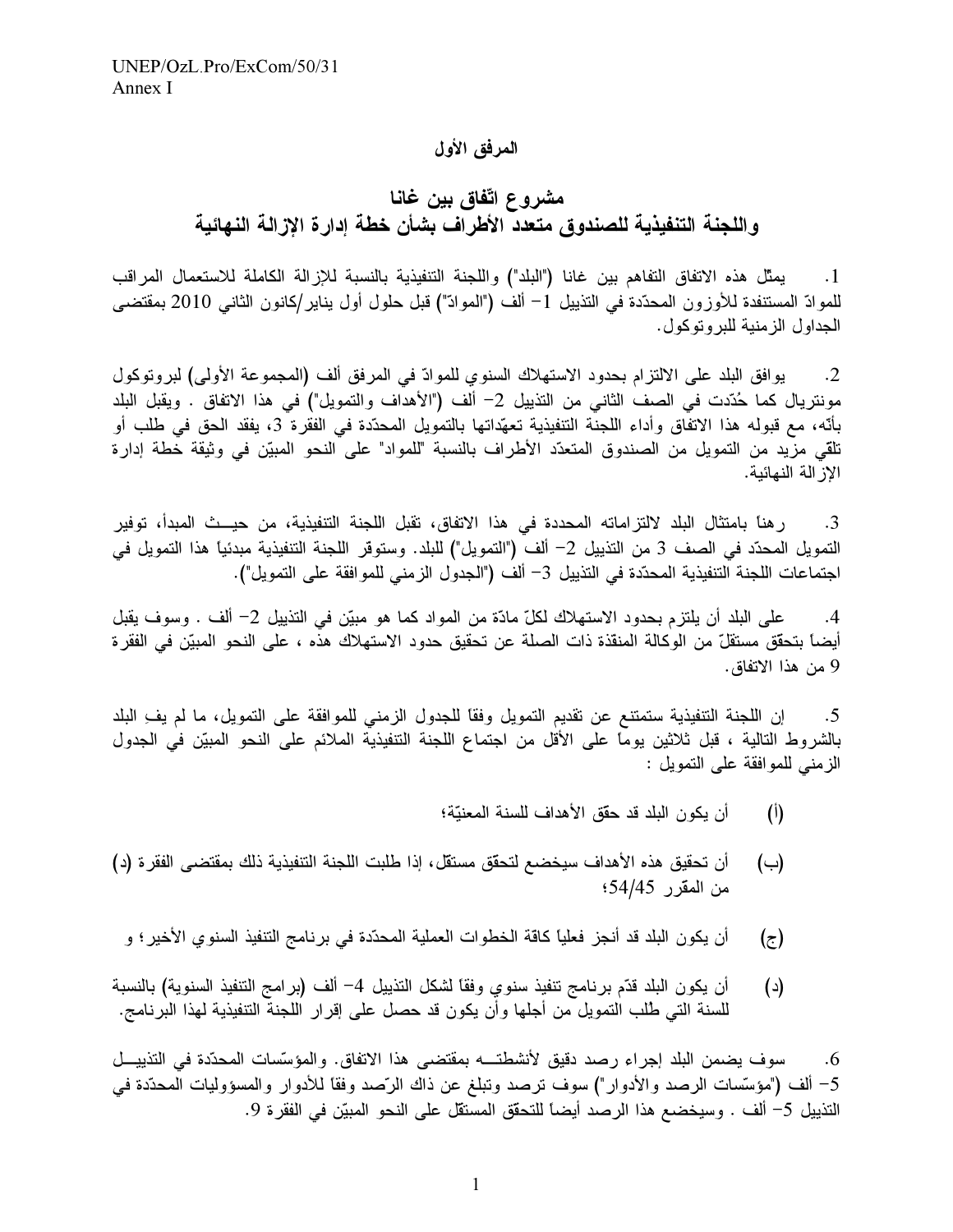في حين أن التمويل قد حُدّد على أساس تقدير ات احتياجات تنفيذ البلد لالتز اماته بموجب هذا الاتفاق، تقبل  $\cdot$ .7 اللجنة التنفيذية بأن تكون للبلد مرونة في إعادة تخصيص المبالغ الموافق عليها، أو جزء من هذه المبالغ، بمقتضى وفقًا لتغيِّر الظروف من أجل تحقيق الأهداف المحدِّدة في إطار هذا الاتفاق. وإعادات التخصيص المصنِّفة كتعديلات رئيسيّة يجب أن تُوَّتَق مسبقاً في برنامج التنفيذ السنوي التالي وأن تحصل على تأييد اللجنة التنفيذية، كما هو مبيّن في الفقرة الفرعية 5 (د). وإعادات التخصيص التي ليست مصنّفة كتعديلات رئيسية يمكن إدماجها في برنامج التنفيذ السنوي الموافق عليه، والذي يكون قيد التنفيذ أنذاك، ويتمّ الإبلاغ عنها للجنة التنفيذية في التقرير عن تنفيذ البرنامج السنوي.

- سوف يُولِّي اهتمام خاص لتنفيذ الأنشطة في قطاع الخدمات ، وبصفة خاصة:  $.8$
- $(1)$ سوف يستعمل البلد المرونة المتاحة في هذا الاتفاق لمعالجة الاحتياجات الخاصّة التي قد تطرأ خلال ننفيذ المشروع؛
- سوف يكون تنفيذ مشروع المساعدة التقنيّة على مراحل، بحيث يمكن تحويل الموارد المتبقية  $(\rightarrow)$ لأنشطة أخرى كالتدريب الإضافي أو شراء أدوات خدمة ، وذلك في الحالات التي لا تكون فيها النتائج المقترحة قد تحققت، والتي ستخضع لرصد عن كثب وفقًا للتذييل 5–أ من هذا الاتفاق؛ و
- سوف يأخذ البلد والوكالات المنفذة بعين الاعتبار الكامل الشروط الواردة بالمقررين 100/41  $(\tau)$ و 6/49 خلال تنفيذ خطة إدار ة الإز الة النهائية.

يوافق البلد على الاضطلاع بالمسؤولية الشاملة عن إدارة وتنفيذ هذا الاتفاق وكافة الأنشطة التبي يقوم بـها .9 أو التي تُقام نيابة عنه، من أجل الوفاء بالالتزامات بموجب هذا الاتفاق. ووافقت يوئنديبي أن تكون الوكالة المنفذة الرئيسية ("الوكالة المنفذة الرئيسية") بالنسبة لأنشطة البلد في نطاق هذا الاتفاق. وستكون الوكالة المنفذة الرئيسية مسؤولة عن القيام بالأنشطة المدرجة في التذييل 6– ألف، بما في ذلك، ولكن ليس حصراً ، التحقُّق. ويُوافق البلد أيضاً على عمليات نقييم دوريّة تجري في إطار برامج أعمال الرصد والنقييم التابعة للصندوق المتعدّد الأطراف. وتوافق اللجنة التنفيذية من حيث المبدأ، على تزويد الوكالة المنفذة الرئيسية بالرسوم المبيّنة في الصفّ 4 من التذييل 2– ألف.

10 . في حال عدم تمكّن البلد ، لأي سبب من الأسباب، من تحقيق الأهداف المتعلّقة بإز الة الموادّ المذكور ة في المر فق 1–ألف، أو إذا عجز ، بطريقة أخر ي، عن الامتثال لهذا الاتفاق، عندئذ يقبل البلد بأنه لن يحقّ له الحصول على النمويل وفقًا لجدول الموافقة على النمويل. ويحق للجنة التنفيذية، حسب تقدير ها، أن نعيد النمويل إلى وضعه وفقًا لجدول موافقة على التمويل منقح تحدّده اللجنة التنفيذية بعدما يكون البلد قد أثبت أنه وفي بكاقة التز اماته التي كان مفترضاً أن نتحقّق قبل تسلُّم دفعة التمويل التالية في إطار جدول الموافقة على التمويل. ويعترف البلد بأنه يجوز للجنة التنفيذية أن تخقَّض قيمة التمويل بمقدار المبالغ المحدّدة في التذييل 7– ألف، عن كل طن من معامل استنفاد الأوزون من تخفيض الاستهلاك غير مُنجز في أي سنة من السنوات.

لن تخضـع عناصـر التمويل في هذا الاتفاق للتعديل على أساس أي قر ار مستقبلي للجنة التنفيذية قد يؤثر  $.11$ على نمويل أية مشروعات قطاعات استهلاك أخرى، أو أي أنشطة أخرى ذات الصلة في البلد.

على البلد أن يستجيب لأي طلب معقول من اللجنة التنفيذية ومن الوكالة المنفذة الرئيسية من أجل تسهيل  $\cdot$ 12 تنفيذ هذا الاتفاق . وبنوع خاص عليه أن يتيح للوكالة المنفذة الرئيسية الاطلاع على المعلومات الضرورية للتحقق من الامتثال لهذا الاتفاق.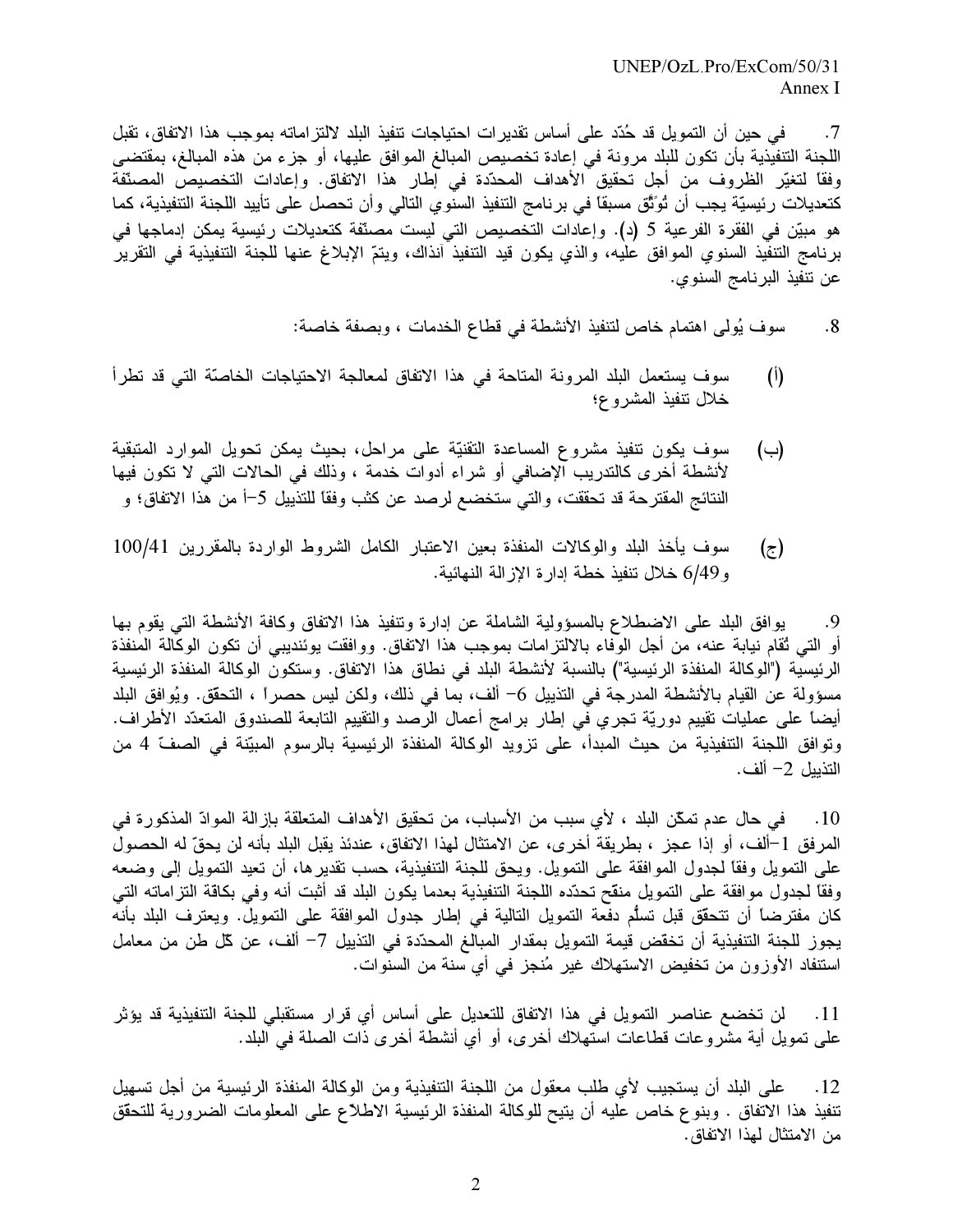13. ثَنَقَذ كافة الاتفاقات المحدّدة في هذا الاتفاق حصراً ضمن سياق بروتوكول مونتريال وعلى النحو المبيّن في هذه الاتفاقية. وكافة المصطلحات المستعملة في هذا الاتفاق لها المعنى المنسوب إليها في البروتوكول، ما لم يتمّ تعريفها بطريقة مختلفة في الاتفاق.

تذييسلات

التذييل 1– ألف : المسواد

| كلور وفلوروكربون–11، كلور وفلور وكربون–12، كلور وفلور وكربون–115 | المرفق ألف :         المجموعة الأولى |  |
|------------------------------------------------------------------|--------------------------------------|--|

## التذييل 2– ألف : الأهداف والتمويل

| المجمو ع | 2010           | 2009           | 2008     | 2007    | 2006    |                                                                                                              |
|----------|----------------|----------------|----------|---------|---------|--------------------------------------------------------------------------------------------------------------|
|          | $\overline{0}$ | 5,34           | 5,34     | 5.34    | 17,8    | 1. حدود استهلاك بروتوكول مونتريال<br>لموادّ المرفق ألف، المجموعة الأولى<br>(أطنان معامل استهلاك الأوزون)     |
|          | $\theta$       | 5,34           | 5,34     | 5,34    | 17,5    | 2. الاستهلاك الأقصىي الكلي المسموح به لموادّ<br>المرفق ألف، المجموعة الأولى (أطنان معامل<br>استهلاك الأوزون) |
| 344 894  | $\theta$       | $\Omega$       | $\theta$ | 140 500 | 204 394 | 3. النمويل المتفق عليه للوكالة المنفذة<br>الرئيسية (يوئنديبي) (دولار أمريكي)                                 |
| 25 868   | $\overline{0}$ | $\theta$       | $\Omega$ | 10 538  | 15 330  | 4. تكاليف دعم وكالة النتفيذ الرئيسية<br>(یوئندیبی) (دولار أمریکی)                                            |
| 370 762  | $\theta$       | $\overline{0}$ | $\theta$ | 151 038 | 219 724 | 5. مجموع التكاليف المتفق عليها (دولار<br>آمريكي)                                                             |

# التذييل 3– ألف : الجدول الزمني للموافقة على التمويل

1. سيجري النظر في التمويل للموافقة عليه في الاجتماع الأخير للسنة.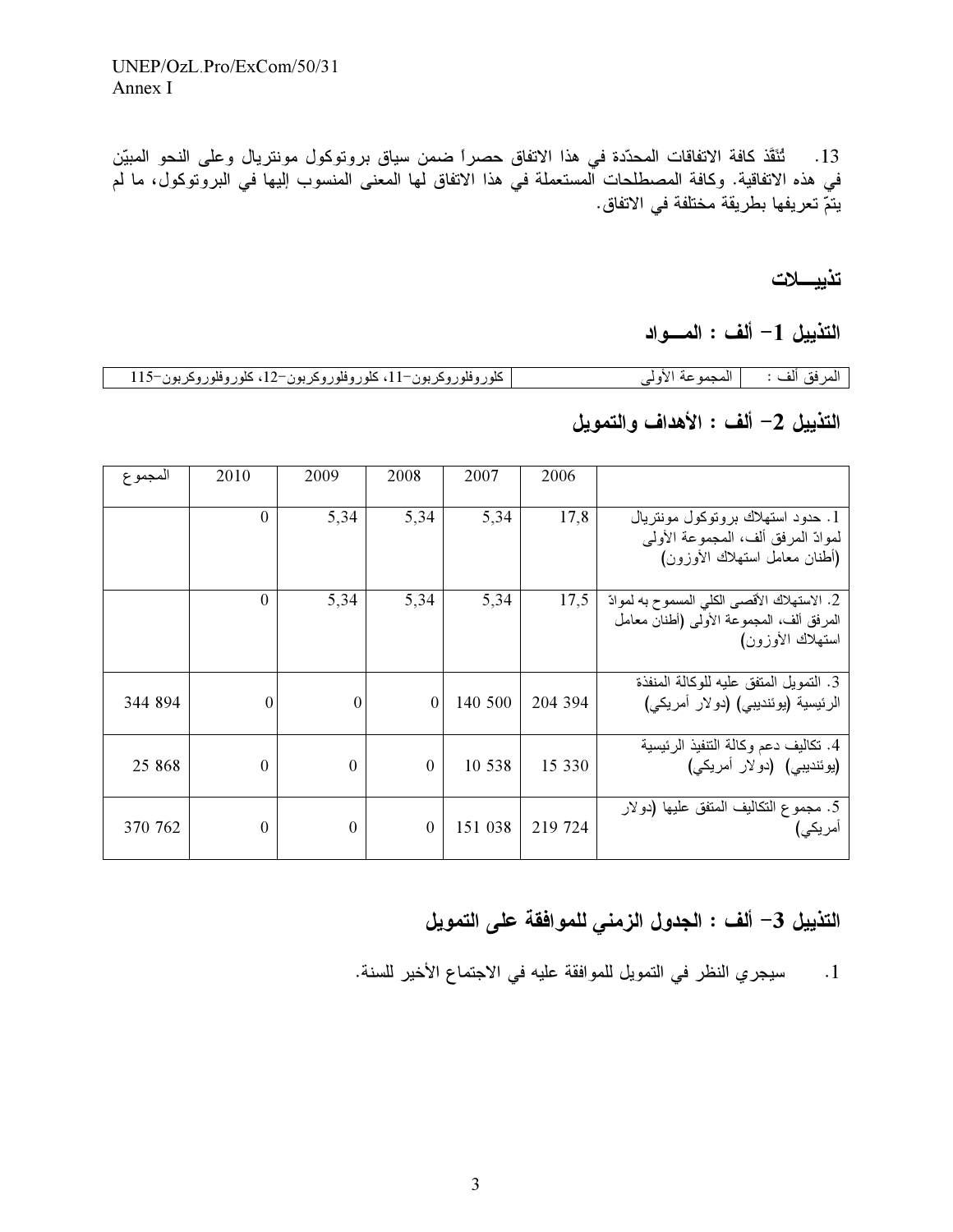### UNEP/OzL.Pro/ExCom/50/31 Annex I

# التذييل 4– ألف : شكل برنامج التنفيذ السنوي

| البيانات                                                   |
|------------------------------------------------------------|
| الىلد                                                      |
| سنة الخطة                                                  |
| عدد السنوات المتَمّمة                                      |
| عدد السنوات المتبقية في إطار الخطة                         |
| الاستهلاك المستهدف للموادّ المستنفدة للأوزون للسنة السابقة |
| الاستهلاك المستهدف للموادّ المستنفدة للأوزون لسنة الخطة    |
| مستوى التمويل المطلوب                                      |
| الوكالة المنفذة الرئيسية                                   |
| الوكالة (الوكالات) المنفذة المتعاونة                       |

#### 2. الأهسداف

 $\overline{\phantom{a}}$ .1

| سنة الخطة | السنة السابقة |          | المؤشرات          |
|-----------|---------------|----------|-------------------|
|           |               | استير اد | إمدادات الموادّ   |
|           |               | المجموع  | المستنفدة للأوزون |
|           |               | تصنيع    | الطلب على الموادّ |
|           |               | خدمة     | المستنفدة للأوزون |
|           |               | تخزين    |                   |
|           |               | المجموع  |                   |

#### الإجراء العملي في مجال الصناعة  $\cdot$ 3

| القطاع        | الاستهلاك     | الاستهلاك | التخفيض   | عدد       | عدد أنشطة   | إز المة موادّ    |
|---------------|---------------|-----------|-----------|-----------|-------------|------------------|
|               | السنة السابقة | سنة الخطة | ضمن سنة   | المشروعات | الخدمات ذات | مستنفدة          |
|               | (1)           | (2)       | الخطة     | المتممة   | الصلة       | للأوزون          |
|               |               |           | $(2)-(1)$ |           |             | (أطنان معامل     |
|               |               |           |           |           |             | استهلاك الأوزون) |
| تصنيع         |               |           |           |           |             |                  |
| المجموع       |               |           |           |           |             |                  |
|               |               |           |           |           |             |                  |
| تبريد         |               |           |           |           |             |                  |
| المجموع       |               |           |           |           |             |                  |
| المجموع العام |               |           |           |           |             |                  |
|               |               |           |           |           |             |                  |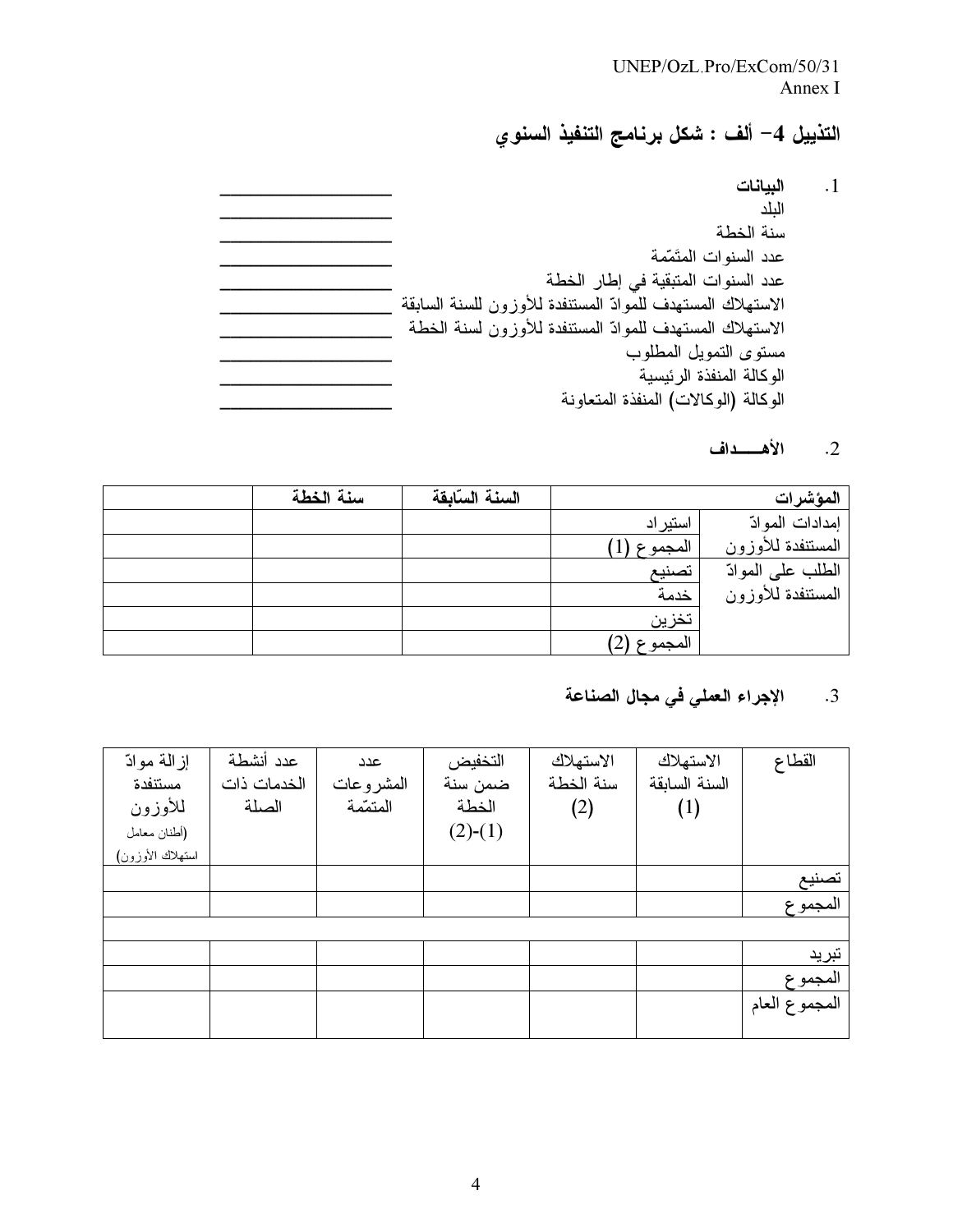المساعدة التقنبّة  $\cdot$ .4

| النشاط المقترح :  |
|-------------------|
| المدف :           |
| الفئة المستهدفة : |
| الوقع :           |
|                   |

إجراءات من جانب الحكومة  $.5$ 

| جدول التنفيذ |  | السياسة العامّة / النشاط المقر ر                                            |
|--------------|--|-----------------------------------------------------------------------------|
|              |  | نوع مراقبة السياسة العامـــة بشأن استيراد المــــواد المستنفـــدة للأوزون : |
|              |  | الخدمـــة ، الخ.                                                            |
|              |  | توعية عامة                                                                  |
|              |  | امور اخر <i>ی</i>                                                           |

#### الموازنة السنوية  $.6$

| النشاط  | النفقات المقررة إلى حين الموافقة على الشريحة التالية |
|---------|------------------------------------------------------|
|         | (دو لار أمريكي)                                      |
|         |                                                      |
| المجموع |                                                      |

#### الرسوم الإدارية  $\cdot$ 7

التذييل 5– ألف : مؤسّسات الرصد والأدوار المتعلقة به

سيكون تتسيق وإدارة كافة أنشطة الرّصد من خلال المشروع "وحدة الرصد والإدارة"، المُتضمَّنة في خطة  $\overline{\phantom{0}}$ .1 إدار ة الإز الة النهائية هذه.

سيكون للوكالة المنفذة الرئيسية دور بارز بصفة خاصة في ترتيبات الرصد نظراً لتفويضها لرصد  $\cdot$ .2 واردات الموادّ المستنفدة للأوزون، التي ستستَعمل سجلاتها كمرجع لإعادة التدقيق في كافة برامج الرصد للمشروعات المختلفة ضمن خطة إدارة الإزالة النهائية. وهذا التنظيم، سُّوف يضطلع أيضاً بمهمة شاقة وهَّى رصد الواردات والصادرات غير القانونيّة للموادّ المستنفدة للأوزون، مع بلاغات عنها نوجّه إلى الوكالات الوطنية المختصة من خلال مكتب الأوزون الوطني.

### التحقق والإبلاغ

وفقًا للمقرر 54/45 (د) تحتفظ اللجنة التنفيذية بالحق في إجراء تحقق مستقل في حالة وقوع اختيار .3 اللجنة التنفيذية على غانا لإجراء مراجعة الحسابات ذات الصلة. واستنادا إلى التشاور مع الوكالة المنفذة الرئيسية، ينبغي أن تختار حكومة غانا المنظمة المستقلة (مراجعة الحسابات) للاضطلاع بالتحقُّق من نتائج تطبيق خطة إدار ة الاز الــة النـهائيـة و هذا البرنـامج المستقل للرصد.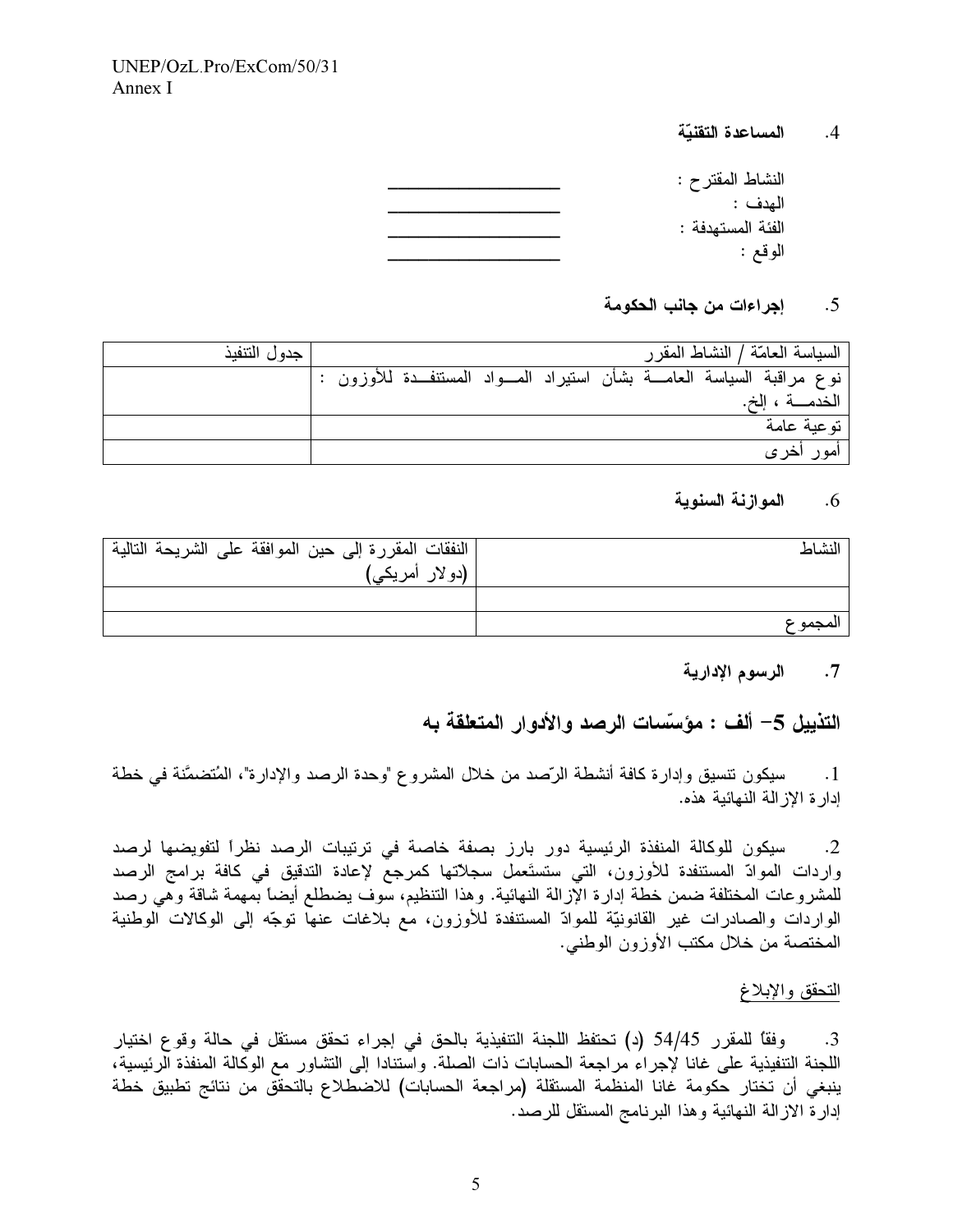سيجري إصدار نقارير الرصد والتحقق منها كل عام، وذلك قبل الاجتماع الثالث للجنة التنفيذية. وستوفر  $.4$ هذه التقارير المدخلات إلى تقارير التنفيذ السنوية التي تطلبها اللجنة التنفيذية.

التذييل 6– ألف : دور الوكالـة المنفذة الرئيسية

- ستكون الوكالة المنفذة الرئيسية مسؤولة عن مجموعة أنشطة محدَّدة في وثيقة المشروع على النحو التالي:  $\cdot$ 1
- ضمان التحقق من الأداء والتحقق المالي بمقتضىي هذا الاتفاق والإجراءات والمتطلبات الداخلية  $(1)$ الخاصَّة، على النحو المبيّن في خطة الإزالة الخاصَّة بالبلد؛
	- مساعدة البلد على إعداد برنامج التنفيذ السنوى؛ (ب)
- تأمين التحقُّق للجنة التنفيذية من أن الأهداف قد تحقَّفت وأن الأنشطة السنوية المرتبطة بها قد  $(\tau)$ أكملت على النحو المبيّن في برنامج التنفيذ السنوي بما يتمشى مع التذييل 5–ألف. وفي حالة اختيار اللجنة التنفيذية لغانا تمشيا مع الفقر ة (د) من المقرر 54/45، سوف تقدّم اللجنة التنفيذيّة تمويلاً منفصلاً للوكالة المنفذة الرئيسية لأغراض هذه المهمة؛
- التَأَكّد من أن المنجزات في برامج التنفيذ السنوية السّابقة ستؤخذ بالاعتبار في برنامج التنفيذ  $(\iota)$ السنوى المستقبلي؛
- التبليغ عن تنفيذ برنامج التنفيذ السنوي للسنة السَّابقة ، والتحضير لبرنامج التنفيذ السنوي لسنة (هـــ) التقديم، لتقديمه إلى اللجنة التنفيذية، بدءاً ببرنامج التنفيذ السنوي لعام 2007، بالإضافة إلى النقرير عن برنامج التنفيذ السنوي لعام 2006؛
- ضمان تنفيذ الخبر اء التقنّيين المستقلّين المؤهّلين للمر اجعات التقنيَّة التي تعهّدت بها الوكالة المنفذة  $\left( \begin{smallmatrix} 0 \\ 0 \end{smallmatrix} \right)$ الرئيسية؛
	- إجراء مهامّ الإشراف المطلوبة؛  $(i)$
- ضمان وجود ألَّيَّة تشغيلية تمكَّن من القيام بتنفيذ برنامج التنفيذ السنوي بطريقة شقافة، والتبليغ  $(\tau)$ الدقيق عن البيانات؛
	- توفير التحقُّق من أن استهلاك الموادّ قد أزيل وفقًا للأهداف، في حال طلب اللجنة التنفيذية ذلك؛ (스)
		- ضمان أنَّ المبالغ المدفوعة للبلد يستند فيها إلى استعمال المؤشرات ؛ و (ي)
		- تُقديم المساعدة مع دعم السياسات العامة والدعم الإداري والنُّقني عند الطلب. (ජ)